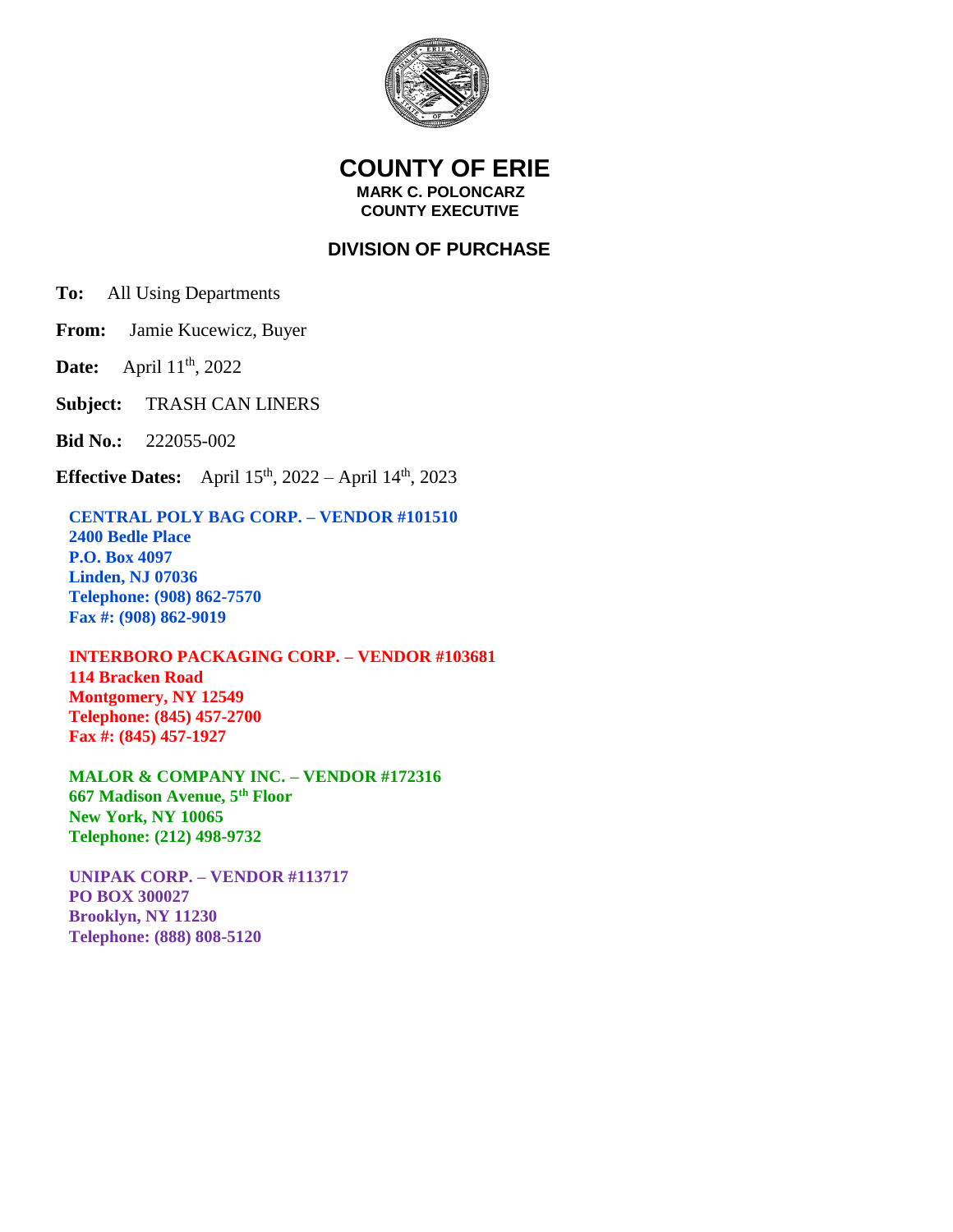**PRICING**

|    |                                                                                                       | <b>VENDOR</b> | <b>CASE</b><br><b>PRICE</b> |
|----|-------------------------------------------------------------------------------------------------------|---------------|-----------------------------|
| 1. | 17" X 18" (HIGH DENSITY)<br><b>4 GAL CAPACITY - CLEAR OR BLACK</b><br><b>NOT LESS THAN 6 MICRONS</b>  | Interboro     | \$18.82                     |
|    | BRAND/ITEM #: INT-1718-R                                                                              |               |                             |
|    | <b>CASE QUANTITY:</b><br>2000                                                                         |               |                             |
|    | <b>CASE WEIGHT:</b><br>10.08lbs                                                                       |               |                             |
| 2. | 24" X 24" (HIGH DENSITY)<br><b>10 GAL CAPACITY - CLEAR OR BLACK</b><br><b>NOT LESS THAN 8 MICRONS</b> | Interboro     | \$16.84                     |
|    | <b>BRAND/ITEM #:</b><br><b>INT-2424-L</b>                                                             |               |                             |
|    | <b>CASE QUANTITY:</b><br>1000                                                                         |               |                             |
|    | <b>CASE WEIGHT:</b><br>12.26lbs                                                                       |               |                             |
| 3. | 24" X 33" (HIGH DENSITY)<br><b>16 GAL CAPACITY - CLEAR OR BLACK</b><br><b>NOT LESS THAN 8 MICRONS</b> | Interboro     | \$16.72                     |
|    | <b>BRAND/ITEM #:</b><br><b>INT-2433-L</b>                                                             |               |                             |
|    | <b>CASE QUANTITY:</b><br>1000                                                                         |               |                             |
|    | <b>CASE WEIGHT:</b><br>16.86lbs                                                                       |               |                             |
| 4. | 28" X 44" (HIGH DENSITY)<br>16 MICRONS, HEAVY DUTY - BLACK                                            | Interboro     | \$22.84                     |
|    | <b>BRAND/ITEM #:</b><br><b>INT-2844-X-Hvy</b>                                                         |               |                             |
|    | <b>CASE QUANTITY:</b><br>250                                                                          |               |                             |
|    | <b>CASE WEIGHT:</b><br>13.32lbs                                                                       |               |                             |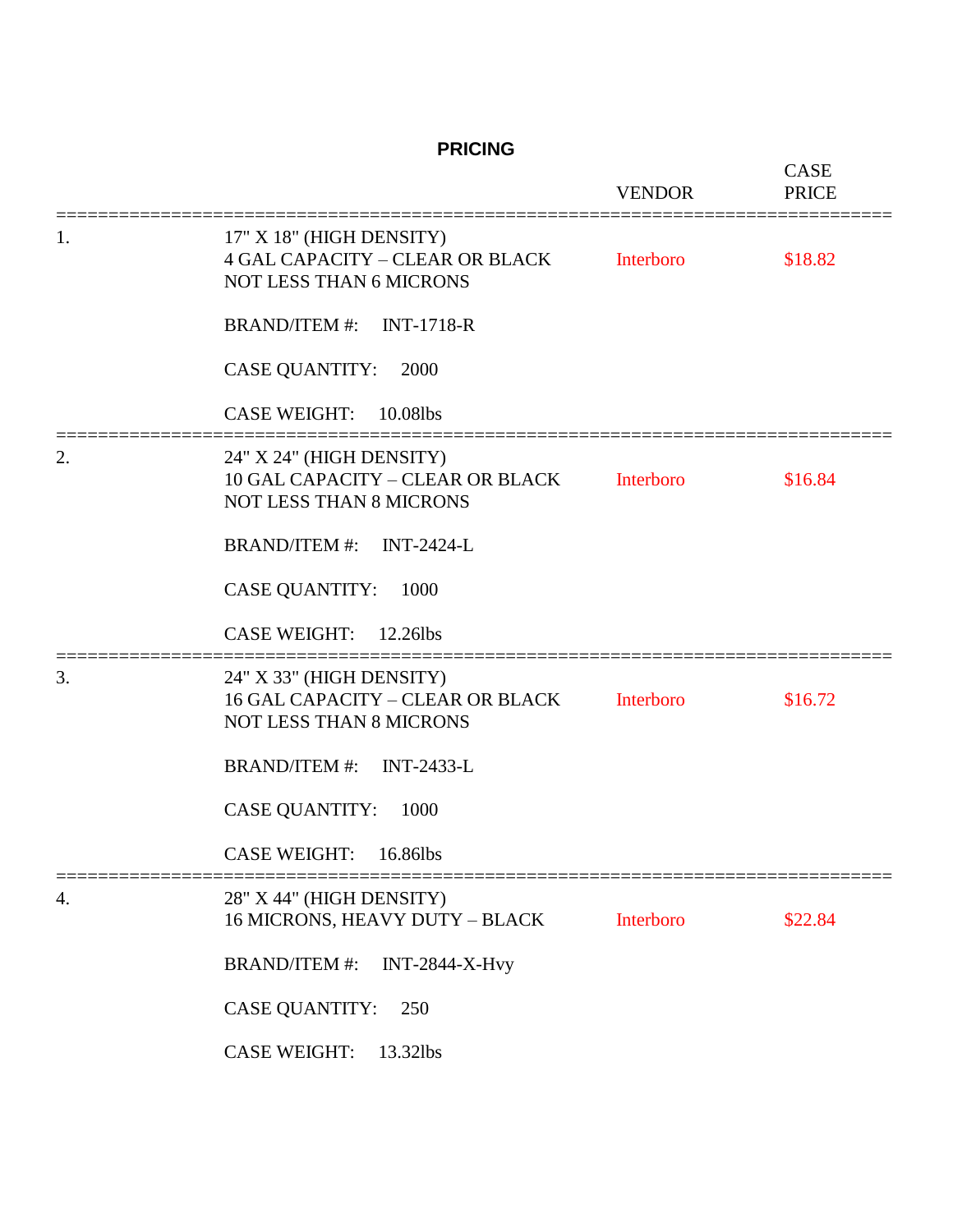| 5. | 30" X 37" (HIGH DENSITY), WITH TIES<br>30 GAL CAPACITY - CLEAR OR NATURAL<br><b>NOT LESS THAN 16 MICRONS</b>   | Unipak              | \$18.50                            |
|----|----------------------------------------------------------------------------------------------------------------|---------------------|------------------------------------|
|    | <b>BRAND/ITEM#:</b><br><b>UPC</b>                                                                              |                     |                                    |
|    | <b>CASE QUANTITY:</b><br>500                                                                                   |                     |                                    |
|    | <b>CASE WEIGHT:</b><br>14.86lbs                                                                                |                     |                                    |
| 6. | 33" X 40" (HIGH DENSITY)<br>33 GAL CAPACITY - CLEAR OR BLACK<br><b>NOT LESS THAN 13 MICRONS</b>                | Unipak              | \$20.00                            |
|    | <b>BRAND/ITEM#:</b><br><b>UPC</b>                                                                              |                     |                                    |
|    | <b>CASE QUANTITY:</b><br>500                                                                                   |                     |                                    |
|    | <b>CASE WEIGHT:</b><br>15.86lbs                                                                                |                     |                                    |
| 7. | 38" X 58" (LOW DENSITY)<br>60 GAL CAPACITY - CLEAR OR BLACK<br>NOT LESS THAN 2.0 MIL                           | Interboro           | \$26.98 (clear)<br>\$21.24 (black) |
|    | <b>BRAND/ITEM #:</b><br><b>INT-3858-Exh</b>                                                                    |                     |                                    |
|    | <b>CASE QUANTITY:</b><br>100                                                                                   |                     |                                    |
|    | <b>CASE WEIGHT:</b><br>29.39lbs                                                                                |                     |                                    |
| 8. | 38" X 58" (HIGH DENSITY)<br>60 GAL CAPACITY - CLEAR OR BLACK<br><b>NOT LESS THAN 22 MICRONS</b>                | Interboro           | \$22.98                            |
|    | <b>BRAND/ITEM #:</b><br>INT-3860-Super XH                                                                      |                     |                                    |
|    | <b>CASE QUANTITY:</b><br>150                                                                                   |                     |                                    |
|    | <b>CASE WEIGHT:</b><br>20.43lbs                                                                                |                     |                                    |
| 9. | 40" X 46" (HIGH DENSITY)<br><b>45 GAL CAPACITY - CLEAR</b><br><b>NOT LESS THAN 18 MICRONS</b><br>100/CASE      | <b>Central Poly</b> | \$24.00                            |
|    | <b>BRAND/ITEM #:</b><br><b>Central Poly</b><br>250<br><b>CASE QUANTITY:</b><br>21.73lbs<br><b>CASE WEIGHT:</b> |                     |                                    |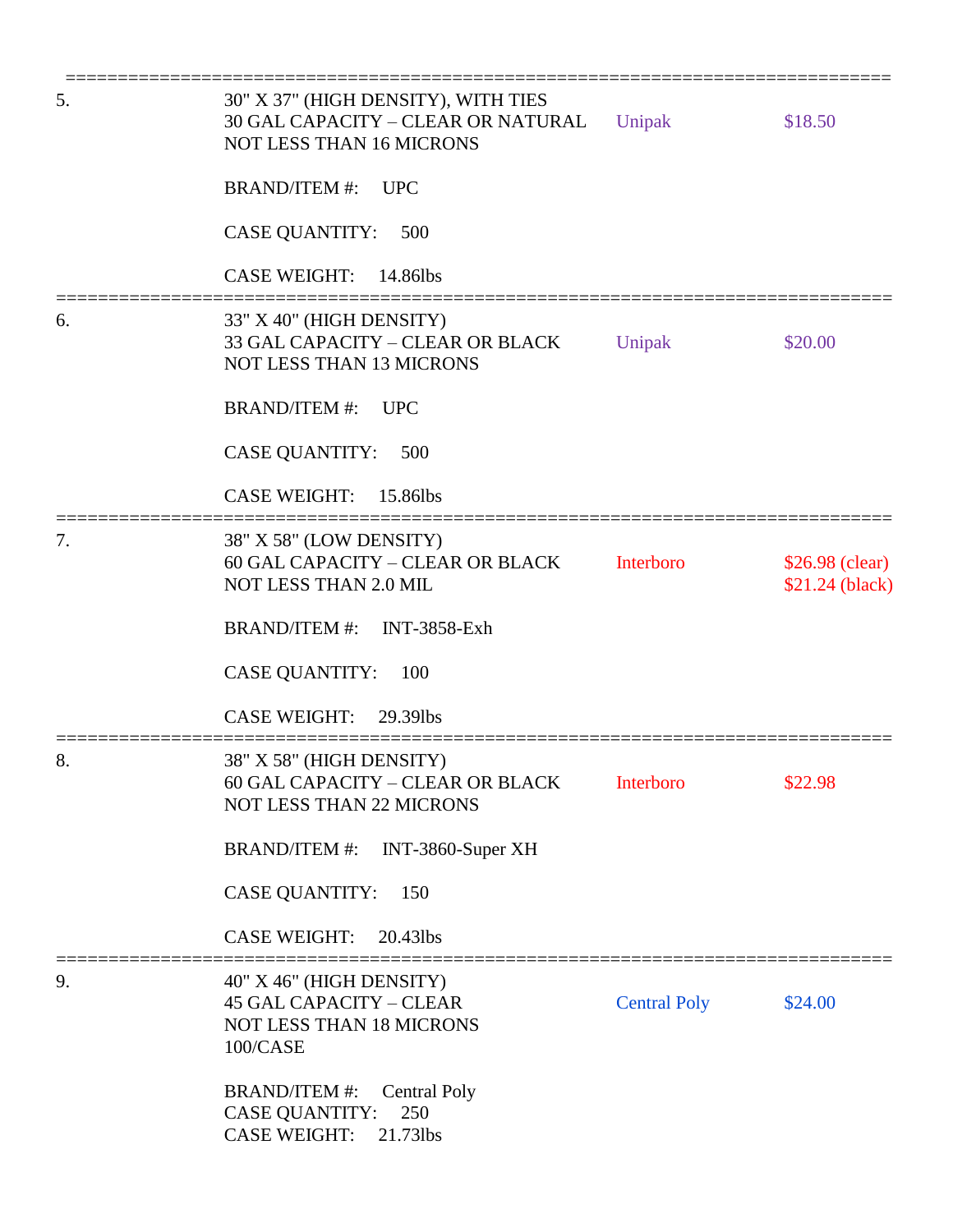| 10. | 40" X 48" (HIGH DENSITY)<br>40-45 GAL CAPACITY - CLEAR<br><b>NOT LESS THAN 16 MICRONS</b>                                                    | <b>Central Poly</b> | \$23.50 |
|-----|----------------------------------------------------------------------------------------------------------------------------------------------|---------------------|---------|
|     | <b>BRAND/ITEM #:</b><br><b>Central Poly</b>                                                                                                  |                     |         |
|     | <b>CASE QUANTITY:</b><br>250                                                                                                                 |                     |         |
|     | <b>CASE WEIGHT:</b><br>20.15lbs                                                                                                              |                     |         |
| 11. | 6" X 10" .002<br><b>CLEAR</b><br>$2$ MIL                                                                                                     | Malor               | \$39.77 |
|     | *BAG MUST HAVE PRESS TO CLOSE LIQUID TIGHT CLOSURE THAT IS TAMPER EVIDENT. MUST BE<br>MARKED IN RED "BIOHAZARD" AND IN BLACK "SPECIMEN BAG". |                     |         |
|     | BRAND/ITEM #: Durables 57 Trash Liners                                                                                                       |                     |         |
|     | <b>CASE QUANTITY:</b><br>1000                                                                                                                |                     |         |
|     | <b>CASE WEIGHT:</b><br>$2$ ML                                                                                                                |                     |         |
| 12. | 10" X 14" .002 FLAT<br><b>CLEAR</b><br><b>MINIMUM WEIGHT 18#</b>                                                                             | Interboro           | \$22.82 |
|     | BRAND/ITEM #: INT-1014-XH                                                                                                                    |                     |         |
|     | <b>CASE QUANTITY:</b><br>1000                                                                                                                |                     |         |
|     | <b>CASE WEIGHT:</b><br>18.67lbs                                                                                                              |                     |         |
| 13. | 12" X 18" .002 FLAT<br><b>CLEAR</b><br><b>MINIMUM WEIGHT 28.8#</b><br>*BAGS USED FOR SENDING OUT COMPUTER REPORTS.                           | Interboro           | \$23.82 |
|     | <b>BRAND/ITEM #:</b><br><b>INT-1218-Exh</b><br><b>CASE QUANTITY:</b><br>500                                                                  |                     |         |
|     | <b>CASE WEIGHT:</b><br>14.40lbs                                                                                                              |                     |         |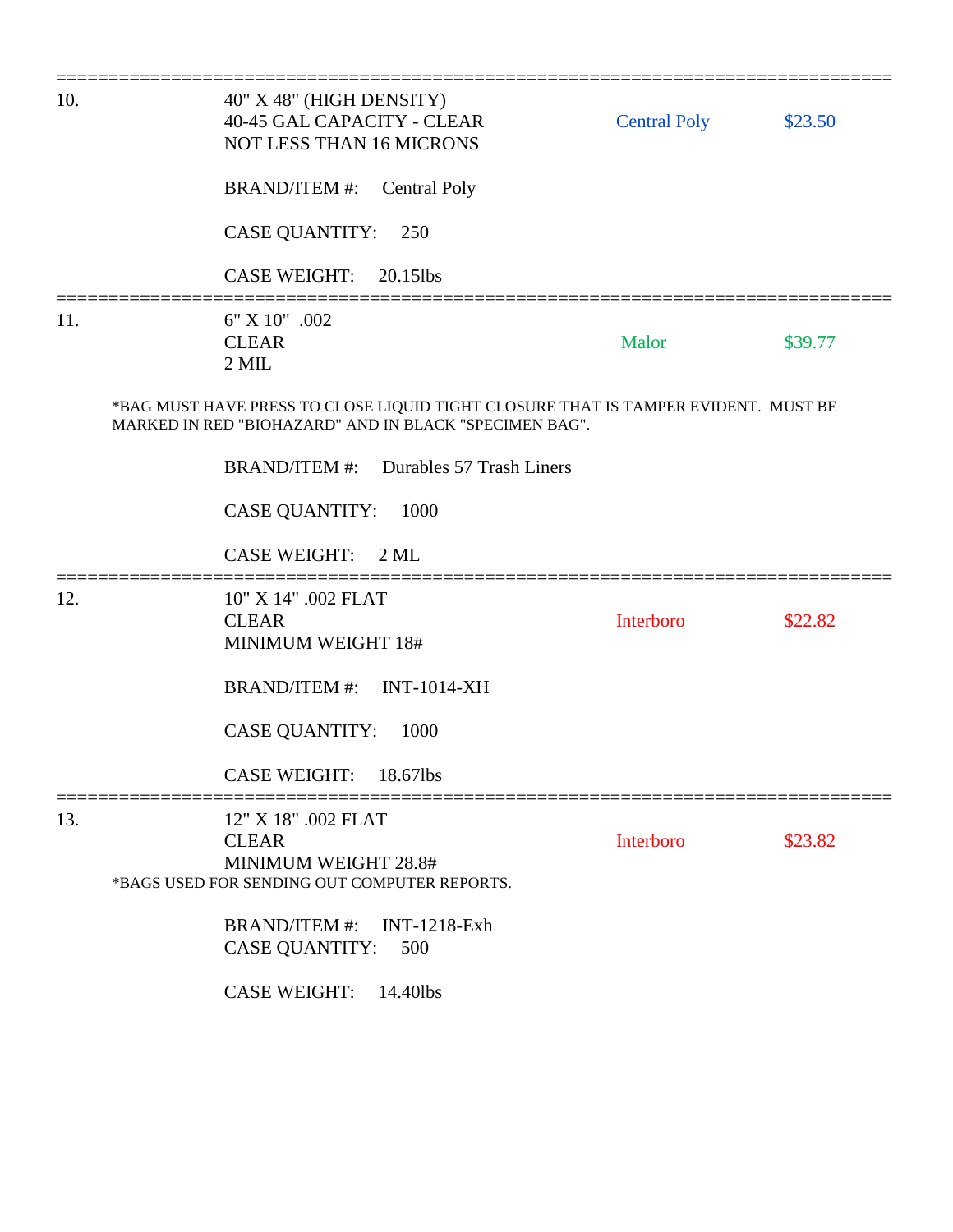| 14. | MBM 0901 SHREDDER BAGS<br>54" X 48"<br>$.002$ MM $-$ CLEAR<br>100/CASE | Malor | \$39.77 |
|-----|------------------------------------------------------------------------|-------|---------|
|     | BRAND/ITEM #: Durables 57 Trash Liners                                 |       |         |
|     | <b>CASE QUANTITY:</b><br>100                                           |       |         |
|     | <b>CASE WEIGHT:</b><br>.002 MM                                         |       |         |
| 15. | <b>MBM 0901 SHREDDER BAGS</b><br>60" X 45"<br>.002 MM<br>100/CASE      | Malor | \$39.77 |
|     | BRAND/ITEM #: Durables 57 Trash Liners                                 |       |         |
|     | <b>CASE QUANTITY:</b><br>100                                           |       |         |
|     | <b>CASE WEIGHT:</b><br>.002 ML                                         |       |         |
| 16. | 2" X 3" ZIP LOCK TYPE WITH WRITE ON LABEL<br><b>CLEAR</b><br>.002 MM   | Malor | \$30.77 |
|     | <b>BRAND/ITEM #:</b><br>Durables 57 Trash Liners                       |       |         |
|     | <b>CASE QUANTITY:</b><br>1000                                          |       |         |
|     | <b>CASE WEIGHT:</b><br>.002ML                                          |       |         |
| 17. | 4" X 6" ZIP LOCK TYPE WITH WRITE ON LABEL<br><b>CLEAR - .002 MM</b>    | Malor | \$30.89 |
|     | Durables 57 Trash Liners<br><b>BRAND/ITEM#:</b>                        |       |         |
|     | <b>CASE QUANTITY:</b><br>1000                                          |       |         |
|     | <b>CASE WEIGHT:</b><br>.002 MC                                         |       |         |